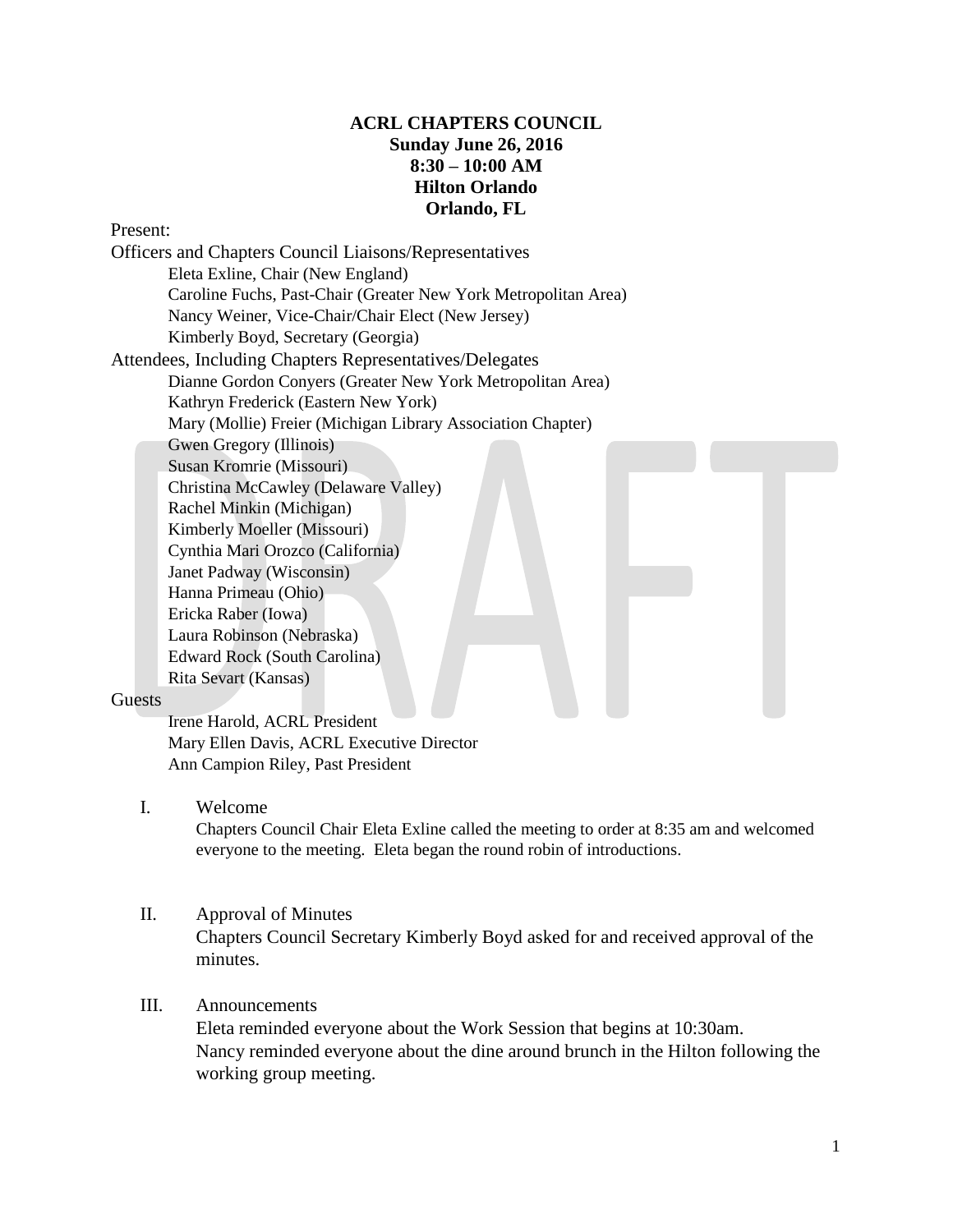### IV. Nominations

Nancy announced the candidates for Chapters Council Vice President (Rachel Minkin) and Chapters Council Secretary (Kimberly Boyd) and called for additional nominations. Both candidates gave brief candidate statements.

## V. Election

Rachel Minkin (Michigan) was elected Vice President/President Elect for 2016/2017. Kimberly Boyd (Georgia) was elected Secretary for 2016/2017.

### VI. Legislative Update

Since Rachel was the member who updated council on legislative matters Rachel called for a new member to serve. Katherine Frederick (New York) volunteered to update council on legislative matters going forward. Rachel gave no update as she has been keeping council apprised of these matters via email throughout the year.

## VII. Chapters Council Discussion

Members formed a circle to discuss best practices in retaining and recruiting new members to local chapters. Members discussed problems with younger librarians choosing either the state or the national chapter for membership as well as with competition between other groups or other divisions of the state organization for members. Efforts to get new librarians involved were discussed. Suggestions included using ambassadors to go out and talk about membership to newer librarians, suggestions for programming, and reaching out to Deans and Directors of libraries in order to encourage library financial support for librarian membership.

## VIII. ACRL Leadership Visit

a) Irene Herold reminded chapters of the opportunity to have an ACRL speaker come to chapter events and speak. She discussed topics she has spoken about at various chapter meetings and conferences. In addition, she discussed ACRL's Plan for Excellence and its emphasis on new roles and changing landscapes as well as leadership challenges.

b) Mary Ellen Davis reminded council that ACRL increased chapter visits to 10 a year. In addition, ACRL increased the number of site licenses available from two to six for the two free webinars chapters are given a year.

c) Mary Ellen Davis reminded council of the upcoming ACRL conference in Baltimore, that there would be \$30,000 in scholarship funds for the conference, and that council could sponsor a scholarship for the conference and that institutions can register for the virtual conference.

d) Chapters can get \$10 for each new member they recruit if they develop an innovative new recruitment plan.

e) There was discussion of the Libguide available to chapters through ACRL. The need to define how many chapters would want access to the Libguide was discussed the need to have longer terms as administrators of the libguides to streamline ACRL workflow was discussed.